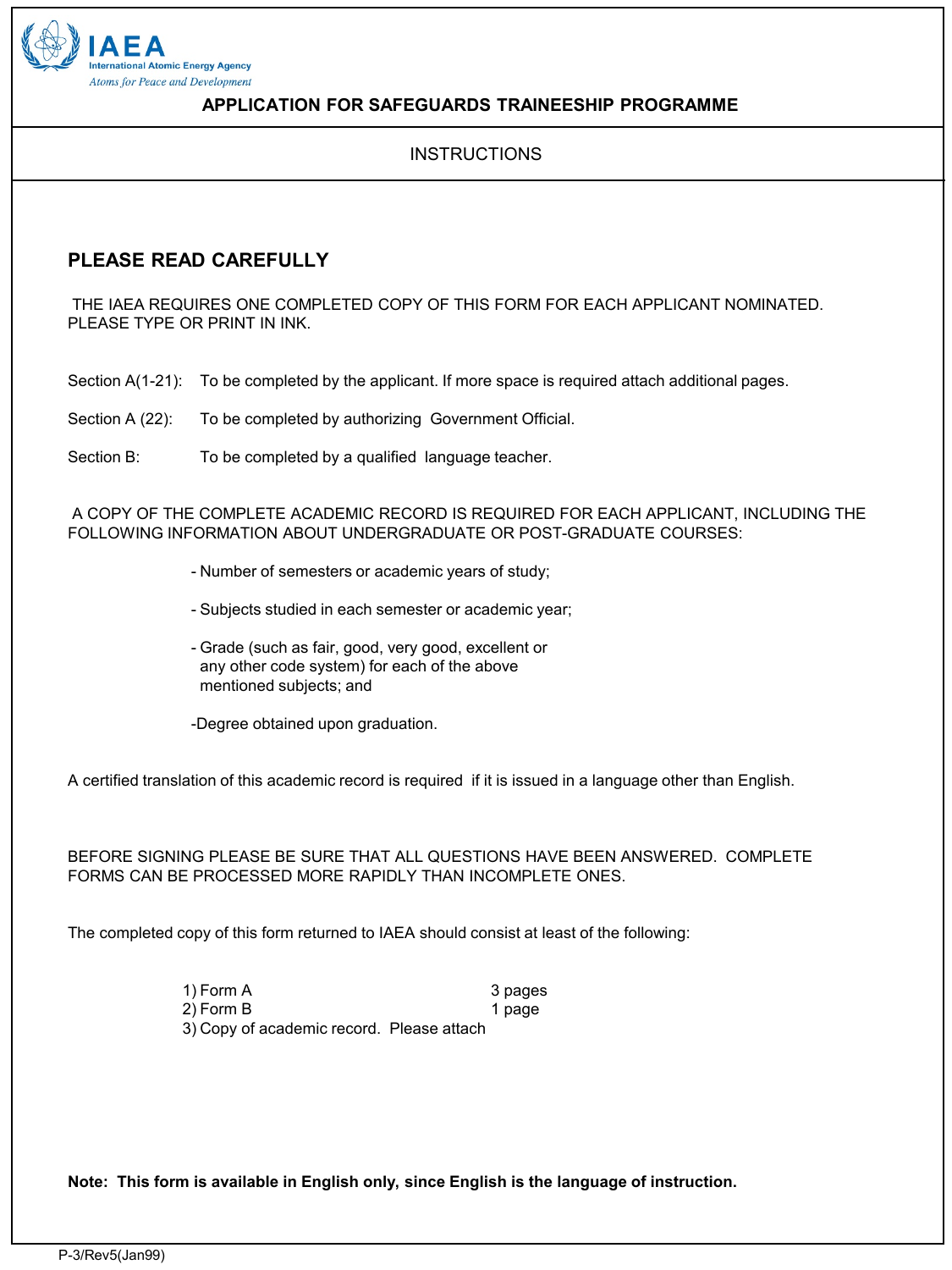

### **APPLICATION FOR SAFEGUARDS TRAINEESHIP**



| PERSONAL DATA (AS PER PASSPORT)<br>1. Family name:                                                                                       |      |         |                               | First Name(s): |                          |                                                                                                             | Attach here a photograph<br>taken within the past 12<br>months; print your name |         |      |
|------------------------------------------------------------------------------------------------------------------------------------------|------|---------|-------------------------------|----------------|--------------------------|-------------------------------------------------------------------------------------------------------------|---------------------------------------------------------------------------------|---------|------|
| 2. Home address:                                                                                                                         |      |         | Telephone (preferred number): |                |                          | legibly on the back to<br>facilitate matching it to the<br>application should the<br>photo become detached. |                                                                                 |         |      |
|                                                                                                                                          |      |         | E-mail:                       |                |                          |                                                                                                             |                                                                                 |         |      |
| 3. Office address:                                                                                                                       |      |         |                               |                |                          |                                                                                                             | Telephone (preferred number, including country/city codes):                     |         |      |
| E-mail:                                                                                                                                  |      |         |                               |                |                          |                                                                                                             |                                                                                 |         |      |
| 5. Maiden name if married: 6. City & country of birth:<br>4. Gender<br>Male                                                              |      |         |                               |                | 7. Nationality at birth: |                                                                                                             | 8. Date of Birth:<br>9. Marital Status:<br>Year Month Day                       |         |      |
| Female                                                                                                                                   |      |         |                               | Now:           |                          |                                                                                                             |                                                                                 |         |      |
| 10. Number of<br>11. Name and address of person to notify in case of emergency:<br>Relationship:<br>children<br>Telephone:<br>Facsimile: |      |         |                               |                |                          |                                                                                                             |                                                                                 |         |      |
| 12. What is your mother tongue?                                                                                                          |      |         |                               |                |                          |                                                                                                             |                                                                                 |         |      |
| 13. List below proficiency in foreign languages (tick the level):                                                                        |      |         |                               |                |                          |                                                                                                             |                                                                                 |         |      |
|                                                                                                                                          |      | Read    |                               |                | Write                    | Speak                                                                                                       |                                                                                 |         |      |
| Language                                                                                                                                 | Good | Average | Poor                          | Good           | Average                  | Poor                                                                                                        | Good                                                                            | Average | Poor |
|                                                                                                                                          |      |         |                               |                |                          |                                                                                                             |                                                                                 |         |      |
|                                                                                                                                          |      |         |                               |                |                          |                                                                                                             |                                                                                 |         |      |
| 14. Give details of any IAEA fellowship held by you, and any IAEA training course or scientific visit in which you have taken part.      |      |         |                               |                |                          |                                                                                                             |                                                                                 |         |      |
|                                                                                                                                          |      |         |                               |                |                          |                                                                                                             |                                                                                 |         |      |
| 15. Why are you applying to the Safeguards Traineeship Programme? (around 200 words)                                                     |      |         |                               |                |                          |                                                                                                             |                                                                                 |         |      |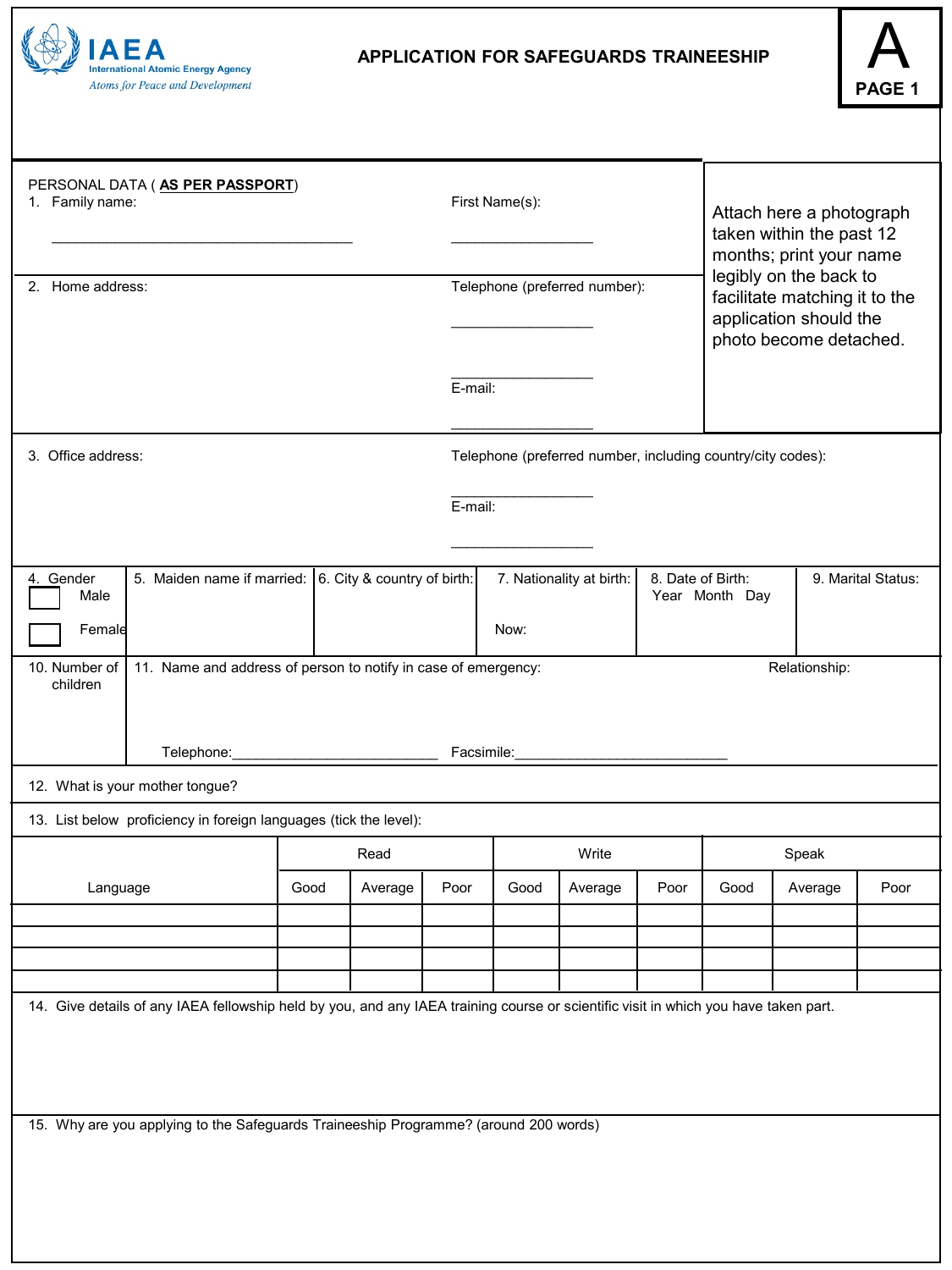

| 16. Education (post secondary) | <b>I</b> PAGE 2 |
|--------------------------------|-----------------|
|--------------------------------|-----------------|

| Educational institutions attended<br>Location<br>List highest institution first.                                                                                                                                  |                                           |  | Major fields of study  | Degrees, Diplomas |  |                  | Years attended |  |
|-------------------------------------------------------------------------------------------------------------------------------------------------------------------------------------------------------------------|-------------------------------------------|--|------------------------|-------------------|--|------------------|----------------|--|
|                                                                                                                                                                                                                   |                                           |  |                        |                   |  | <b>From</b>      | <u>To</u>      |  |
|                                                                                                                                                                                                                   |                                           |  |                        |                   |  |                  |                |  |
|                                                                                                                                                                                                                   |                                           |  |                        |                   |  |                  |                |  |
|                                                                                                                                                                                                                   |                                           |  |                        |                   |  |                  |                |  |
|                                                                                                                                                                                                                   |                                           |  |                        |                   |  |                  |                |  |
|                                                                                                                                                                                                                   |                                           |  |                        |                   |  |                  |                |  |
|                                                                                                                                                                                                                   |                                           |  |                        |                   |  |                  |                |  |
|                                                                                                                                                                                                                   |                                           |  |                        |                   |  |                  |                |  |
| 17. Employment record:<br>Starting with your present post, list in reverse order the most recent employment you have had.                                                                                         |                                           |  |                        |                   |  |                  |                |  |
|                                                                                                                                                                                                                   | Name and address of employer/organization |  | Title of your position |                   |  | Years of service |                |  |
|                                                                                                                                                                                                                   |                                           |  |                        |                   |  | From             | To             |  |
|                                                                                                                                                                                                                   |                                           |  |                        |                   |  | Month/Year       | Month/Year     |  |
|                                                                                                                                                                                                                   |                                           |  |                        |                   |  |                  |                |  |
|                                                                                                                                                                                                                   |                                           |  |                        |                   |  |                  |                |  |
|                                                                                                                                                                                                                   |                                           |  |                        |                   |  |                  |                |  |
|                                                                                                                                                                                                                   |                                           |  |                        |                   |  |                  |                |  |
|                                                                                                                                                                                                                   |                                           |  |                        |                   |  |                  |                |  |
| 19. Health and Radiation                                                                                                                                                                                          |                                           |  |                        |                   |  |                  |                |  |
| I declare that I am in good health and fit to work and travel. I am free from infectious diseases and able physically and mentally to carry out any<br>relevant duties away from home                             |                                           |  |                        |                   |  |                  |                |  |
| No<br>$\mathbf{I}$<br>Yes                                                                                                                                                                                         |                                           |  |                        |                   |  |                  |                |  |
| If you have a physical disability or medical condition which might limit your ability to perform your assignment, please indicate the limitation below:                                                           |                                           |  |                        |                   |  |                  |                |  |
| 20. Have you ever been arrested, indicted or summoned into course as a defendant in a criminal proceeding or convicted, fined or<br>imprisoned for the violation of any law (excluding minor traffic violations)? |                                           |  | Yes $\Box$             | No ∏              |  |                  |                |  |
| If "yes", give full particulars of each case in an attached statement.                                                                                                                                            |                                           |  |                        |                   |  |                  |                |  |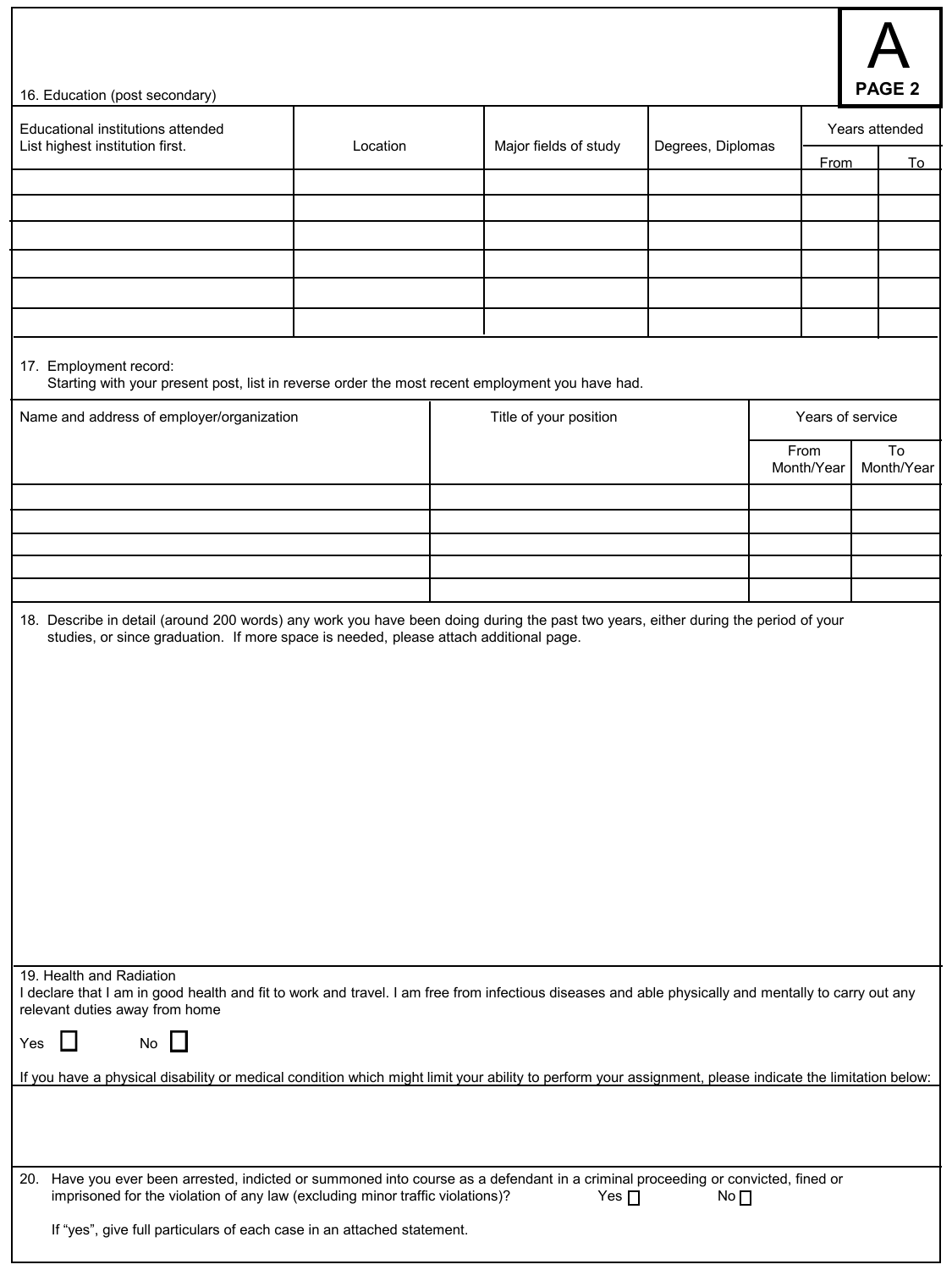| 21.                                                                                                                                                                                                                                                                                                                                                                                                                                                                                                                                                                                                                                                                                                |                                                                                                                                                                                                                                                                                                                                                                                                                                                                                                                              |      |
|----------------------------------------------------------------------------------------------------------------------------------------------------------------------------------------------------------------------------------------------------------------------------------------------------------------------------------------------------------------------------------------------------------------------------------------------------------------------------------------------------------------------------------------------------------------------------------------------------------------------------------------------------------------------------------------------------|------------------------------------------------------------------------------------------------------------------------------------------------------------------------------------------------------------------------------------------------------------------------------------------------------------------------------------------------------------------------------------------------------------------------------------------------------------------------------------------------------------------------------|------|
| I certify that the statements made by me in this application are true and<br>complete. If selected as a Trainee, I undertake to:                                                                                                                                                                                                                                                                                                                                                                                                                                                                                                                                                                   |                                                                                                                                                                                                                                                                                                                                                                                                                                                                                                                              |      |
| a) Conduct myself at all times in a manner compatible with my status<br>as recipient of an IAEA traineeship award;<br>b) Spend full time during the period of the award in the training<br>programme as directed by the IAEA;<br>c) Refrain from engaging in political and commercial activities;<br>Submit reports in accordance with the requirements of the IAEA;<br>d)<br>Refrain from accepting any assignment extraneous to the<br>e)<br>training programme; and<br>Inform the IAEA whenever there are changes in my availability<br>f)<br>to take up or to continue the IAEA Traineeship Programme.<br>BEFORE SIGNING PLEASE BE SURE THAT ALL QUESTIONS<br><b>HAVE BEEN ANSWERED</b><br>22. | I understand that during the period of award I am subject to the<br>authority of the Director General of the IAEA.<br>I also understand that the award of a Traineeship carries no<br>guarantee of employment with the Agency after the completion<br>of training.<br>I undertake to return to my home country following training and<br>to work there in the field of peaceful uses of atomic energy for a<br>period of not less than two years, utilising the experience gained<br>as a Trainee.<br>Signature of applicant | Date |
|                                                                                                                                                                                                                                                                                                                                                                                                                                                                                                                                                                                                                                                                                                    |                                                                                                                                                                                                                                                                                                                                                                                                                                                                                                                              |      |
| nominates Mr, Mrs, Miss -                                                                                                                                                                                                                                                                                                                                                                                                                                                                                                                                                                                                                                                                          |                                                                                                                                                                                                                                                                                                                                                                                                                                                                                                                              |      |
|                                                                                                                                                                                                                                                                                                                                                                                                                                                                                                                                                                                                                                                                                                    | Name (as per passport)                                                                                                                                                                                                                                                                                                                                                                                                                                                                                                       |      |
| for a Traineeship under the programme as approved by the<br>Board of Governors of the International Atomic Energy Agency,<br>and, noting the replies given by the application to the questions asked<br>above, gives assurance that:<br>a) All information supplied by the applicant is complete and correct;<br>b) The Trainee will be paid all expenses relating to his passport, visa,<br>medical examination and other incidental expenses; and<br>c) All medical costs not covered by the insurance provided by IAEA<br>which are incurred during the Traineeship due to illness or injury<br>will be met by the Government.                                                                  | The Government understands that the award of a Traineeship<br>carries no guarantee of employment with the Agency after<br>completion of training.<br>The Government therefore undertakes to assure placement of<br>any Trainee not so selected, in a post in the home country where<br>he/she can work in the field of peaceful uses of atomic energy<br>for a period of not less than two years and utilise the experience<br>gained as a Trainee.<br>Signature of certifying Government official                           | Date |
|                                                                                                                                                                                                                                                                                                                                                                                                                                                                                                                                                                                                                                                                                                    | Title (printed or typed) of certifying Government official                                                                                                                                                                                                                                                                                                                                                                                                                                                                   |      |
|                                                                                                                                                                                                                                                                                                                                                                                                                                                                                                                                                                                                                                                                                                    |                                                                                                                                                                                                                                                                                                                                                                                                                                                                                                                              |      |